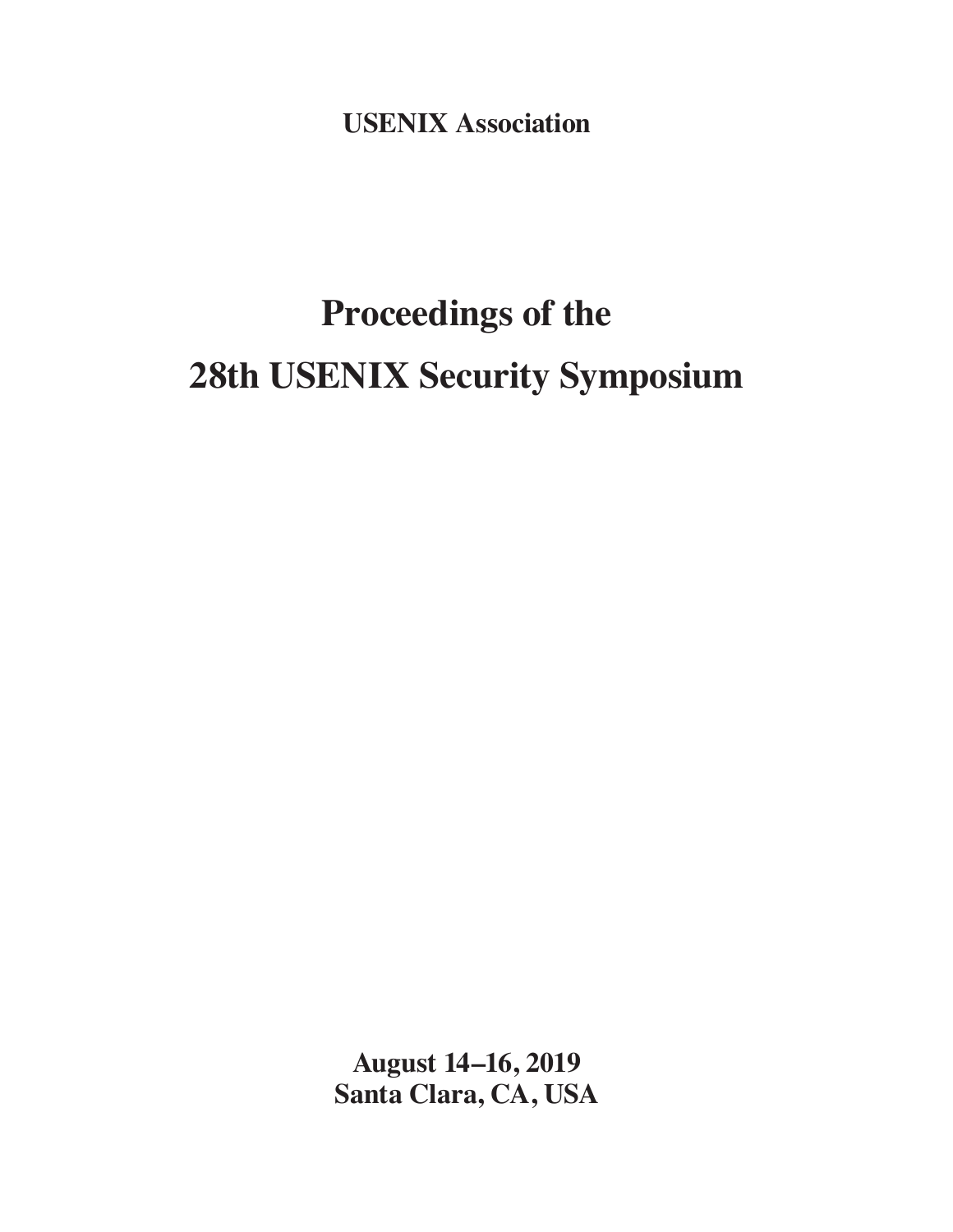## **Conference Organizers**

**Program Co-Chairs** Nadia Heninger, *University of Pennsylvania* Patrick Traynor, *University of Florida*

#### **Program Committee**

Yasemin Acar, *Leibniz University Hannover* Sadia Afroz, *University of California, Berkeley/ International Computer Science Institute* Devdatta Akhawe, *Dropbox* Johanna Amann, *International Computer Science Institute* Adam Aviv, *United States Naval Academy* Michael Bailey, *University of Illinois at Urbana–Champaign* Adam Bates, *University of Illinois at Urbana–Champaign* Vincent Bindschaedler, *University of Florida* Joseph Bonneau, *New York University* Nikita Borisov, *University of Illinois at Urbana–Champaign* Sven Bugiel, *CISPA Helmholtz Center i.G.* Kevin Butler, *University of Florida* Joe Calandrino, *Federal Trade Commission* Stefano Calzavara, *Università Ca' Foscari Venezia* Yinzhi Cao, *Johns Hopkins University* Srdjan Capkun, *ETH Zurich* Lorenzo Cavallaro, *King's College London* Stephen Checkoway, *Oberlin College* Bill Cheswick, *AT&T Labs—Research* Marshini Chetty, *Princeton University* Mihai Christodorescu, *VISA Research* Erinn Clark, *First Look Media* George Danezis, *University College London* Nathan Dautenhahn, *Rice University* Roger Dingledine, *The Tor Project* Adam Doupe, *Arizona State University* Thomas Dullien, *Google* Zakir Durumeric, *Stanford University* Manuel Egele, *Boston University* William Enck, *North Carolina State University* Roya Ensafi, *University of Michigan* David Evans, *University of Virginia* Sascha Fahl, *Leibniz University Hannover* Giulia Fanti, *Carnegie Mellon University* Nick Feamster, *Princeton University* Adrienne Porter Felt, *Google* Earlence Fernandes, *University of Washington* David Freeman, *Facebook* Daniel Genkin, *University of Michigan* Neil Gong, *Iowa State University* Matthew Green, *Johns Hopkins Information Security Institute* Rachel Greenstadt, *Drexel University*

Daniel Gruss, *Graz University of Technology* Joseph Lorenzo Hall, *Center for Democracy & Technology* Xiali (Sharon) Hei, *University of Louisiana at Lafayette* Thorsten Holz, *Ruhr-University Bochum* Trent Jaeger, *The Pennsylvania State University* Rob Jansen, *U.S. Naval Research Laboratory* Mobin Javed, *Lahore University of Management Sciences* Chris Kanich, *University of Illinois at Chicago* Vasileios Kemerlis, *Brown University* Yongdae Kim, *Korea Advanced Institute of Science and Technology (KAIST)* Lea Kissner, *Humu* Yoshi Kohno, *University of Washington* Farinaz Koushanfar, *University of California, San Diego* Katharina Krombholz, *CISPA Helmholtz Center i.G.* Ben Laurie, *Google* Tancrède Lepoint, *Google* Martina Lindorfer, *Technische Universität Wien* Allison Mankin, *Salesforce* Ivan Martinovic, *Oxford University* Stephen McCamant, *University of Minnesota* Jon McCune, *Google* Patrick McDaniel, *The Pennsylvania State University* Sarah Meiklejohn, *University College London* Jelena Mirkovic, *USC/Information Sciences Institute* Prateek Mittal, *Princeton University* Veelasha Moonsamy, *Utrecht University* Adwait Nadkarni, *College of William & Mary* Yossi Oren, *Ben-Gurion University of the Negev* Nicolas Papernot, *The Pennsylvania State University* Kenny Paterson, *Royal Holloway* Mathias Payer, *École Polytechnique Fédérale de Lausanne (EPFL)* Giancarlo Pellegrino, *Stanford University* Christina Pöpper, *New York University Abu Dhabi* Brad Reaves, *North Carolina State University* Elissa Redmiles, *University of Maryland* Konrad Rieck, *Technische Universität Braunschweig* Tom Ristenpart, *Cornell Tech* Tom Ritter, *Mozilla* Franziska Roesner, *University of Washington* Ahmad-Reza Sadeghi, *Technische Universität Darmstadt* Prateek Saxena, *National University of Singapore* Nolen Scaife, *University of Florida* Wendy Seltzer, *W3C/Massachusetts Institute of Technology* Micah Sherr, *Georgetown University* Deian Stefan, *University of California, San Diego* Ben Stock, *CISPA Helmholtz Center i.G.* Gianluca Stringhini, *Boston University*